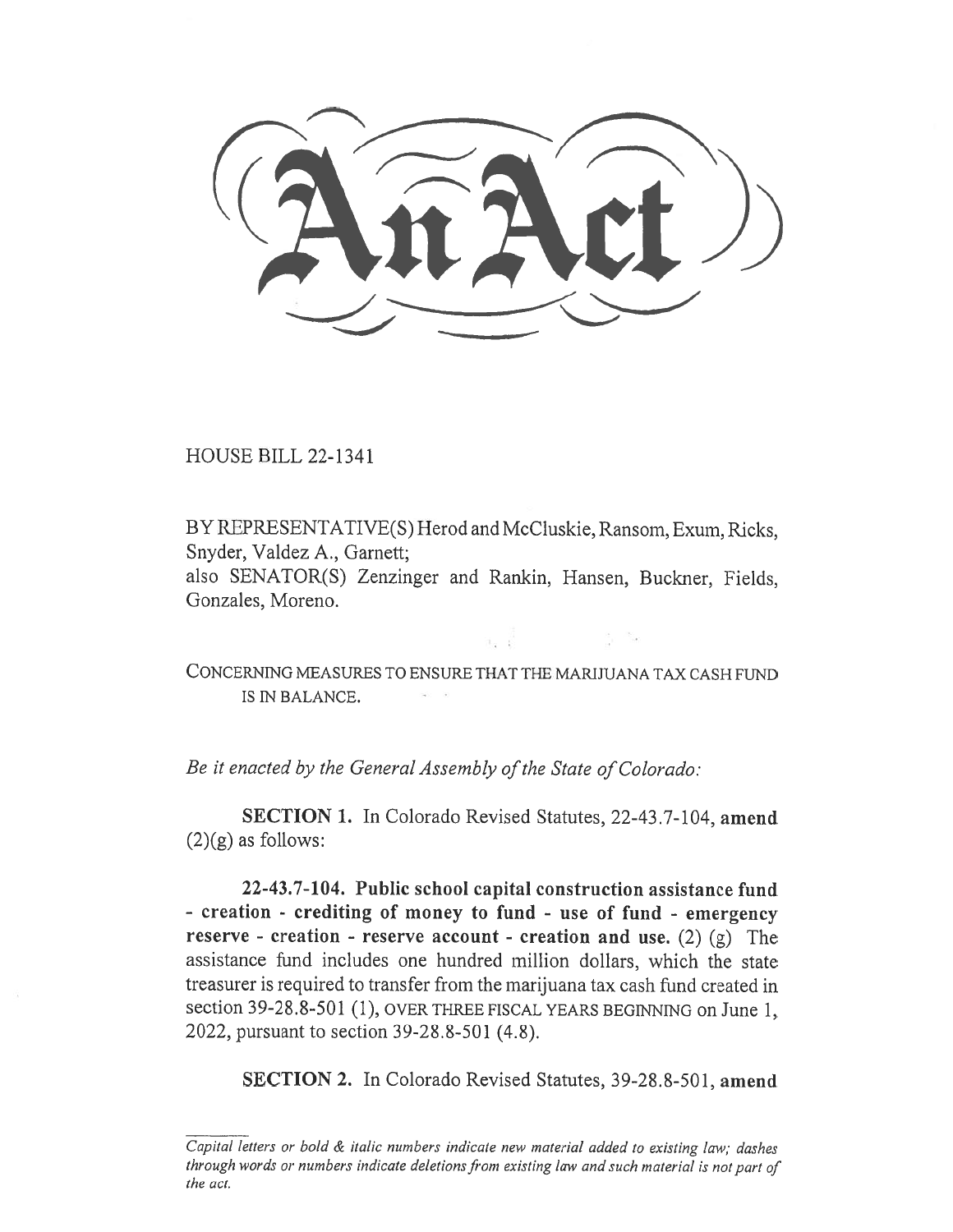$(2)(b)(IV)$  introductory portion,  $(4.8)$ , and  $(5)$  as follows:

39-28.8-501. Marijuana tax cash fund - creation - distribution - legislative declaration - repeal. (2) (b) (IV) Subject to the limitation in subsection (5) of this section, the general assembly may annually appropriate any money in the fund for any fiscal year following the fiscal year in which it was received by the state for the following purposes:

 $(4.8)$   $\Theta$ n June 1, 2022, The state treasurer shall transfer one hundred million dollars from the fund to the public school capital construction assistance fund created in section 22-43.7-104:

(a) FIFTY MILLION DOLLARS ON JUNE 1, 2022;

(b) THIRTY MILLION DOLLARS ON JUNE 1, 2023; AND

(c) TWENTY MILLION DOLLARS ON JUNE 1, 2024.

(5) (a) IN ORDER TO CREATE A RESERVE WITHIN THE FUND THAT IS AVAILABLE FOR EXPENDITURES IF ACTUAL REVENUE IS LESS THAN ANTICIPATED REVENUE, the total amount that the general assembly appropriates from the fund for a state fiscal year shall not exceed ninety-three and one-half percent of an amount equal to the beginning balance of the fund-plus any money credited or transferred to the-fund during the state fiscal year THE AMOUNT THAT, BASED ON THE MOST RECENT ESTIMATE AVAILABLE, WOULD CAUSE THE PORTION OF THE MONEY IN THE FUND THAT IS NOT APPROPRIATED FOR THE STATE FISCAL YEAR TO BE LESS THAN FIFTEEN PERCENT OF THE TOTAL AMOUNT APPROPRIATED FROM THE FUND FOR THE STATE FISCAL YEAR.

(b) FOR PURPOSES OF CALCULATING THE RESERVE SET FORTH IN SUBSECTION (5)(a) OF THIS SECTION:

(I) THE MOST RECENT ESTIMATE AVAILABLE IS AS OF THE DATE OF THE INTRODUCTION OF THE BILL THAT APPROPRIATES MONEY FROM THE FUND; AND

(II) ANY PORTION OF THE FUND THAT IS DESIGNATED TO CONSTITUTE PART OF THE STATE EMERGENCY RESERVE FOR THE STATE FISCAL YEAR IS EXCLUDED FROM THE RESERVE AMOUNT.

PAGE 2-HOUSE BILL 22-1341